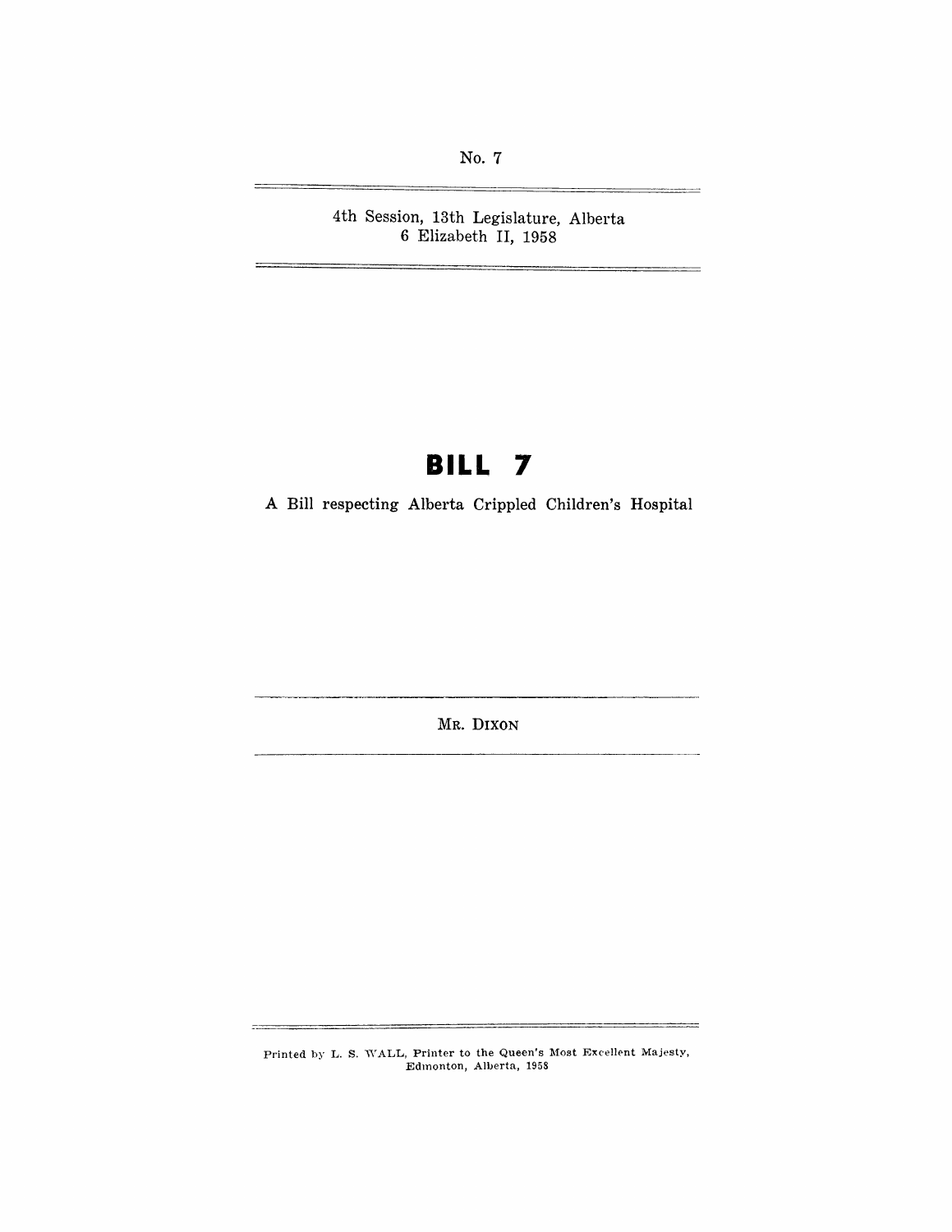## **BILL**

### No.7 of 1958

#### An Act respecting Alberta Crippled Children's Hospital

Preamble

WHEREAS Alberta Crippled Children's Hospital is a society incorporated under the laws of the Province of Alberta, whose object is to own and operate a hospital or hospitals for children; and

Whereas the said society now operates a hospital in the City of Calgary properly called Alberta Crippled Children's Hospital and previously called by several other names, operated by other organizations and located in other parts of the City of Calgary; and

Whereas certain unknown persons may have left donations for the benefit of the said hospital under its previous names; and

Whereas the said society has, by its Petition, prayed for the passing of an Act ratifying, confirming and declaring that such donations are payable to Alberta Crippled Children's Hospital as hereinafter set forth; and

Whereas it is expedient to grant the prayer of the said Petition;

Therefore, Her Majesty, by and with the advice and consent of the Legislative Assembly of the Province of Alberta, enacts as follows:

Short title **1.** This Act may be cited as "Alberta Crippled Children's *Hospital Donation Act".* 

#### Definitions  $2.$  In this Act,

- "court"  $(a)$  "court" means any court authorized to adjudicate in the Province in civil matters in which a donation is in question;
- "donation" (b) "donation" means any gift, grant, legacy, devise or bequest of real or personal property of every nature and wheresoever situate;
- "society" (c) "society" means the Alberta Crippled Children's Hospital.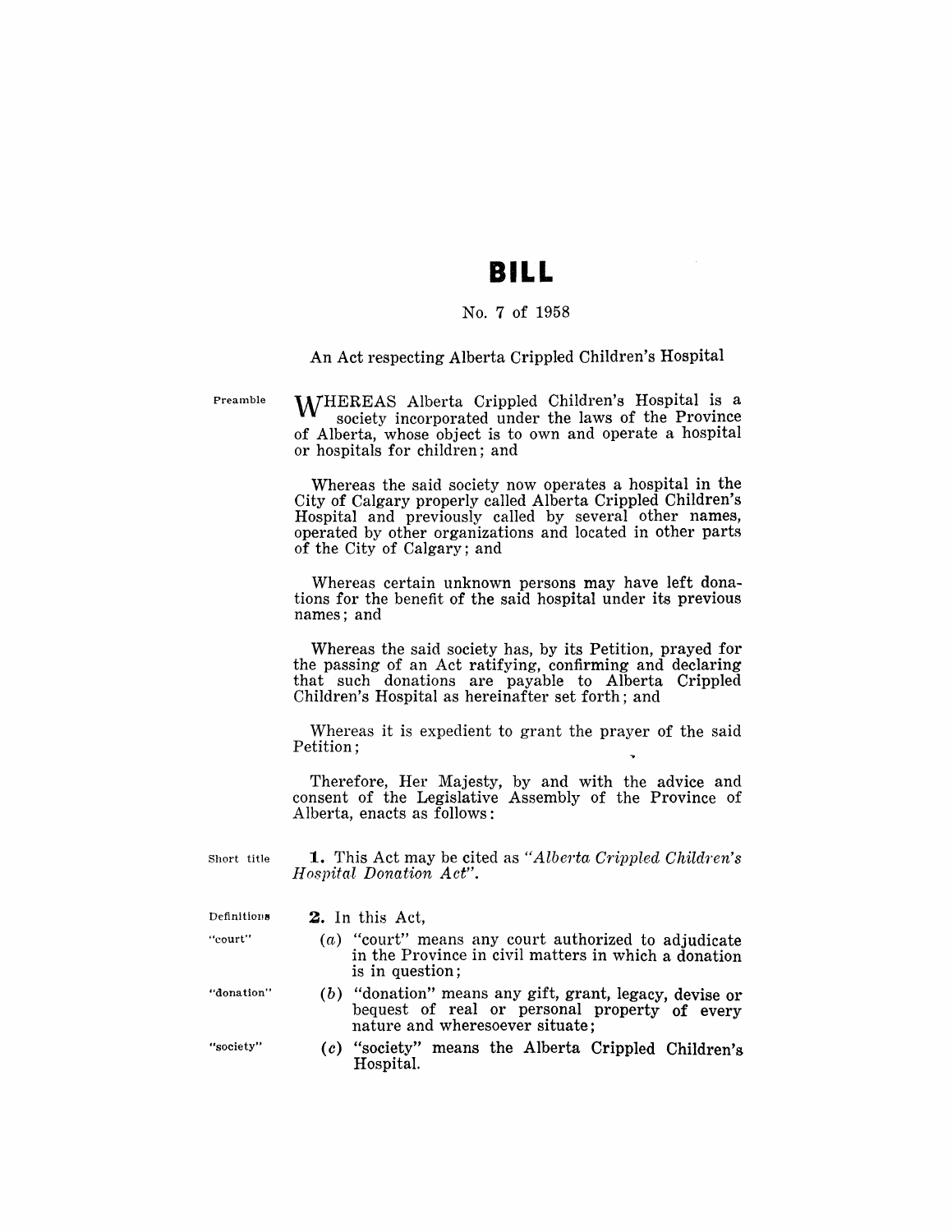**3.** Any donation which, by its terms, is to be given, ponations conveyed, transferred, demised or otherwise disposed of to to society any of the following:

(a) Alberta Red Cross Crippled Children's Hospital;

(b) Junior Red Cross Hospital;

(c) Crippled Children's Hospital, Calgary;

(d) Alberta Red Cross Hospital;

(e) A hospital with a name resembling the foregoing and duly confirmed under section 4 hereof;

is hereby declared to be altered and amended in so far as may be necessary, so that such donation shall be used for the benefit of Alberta Crippled Children's Hospital as fully and effectively as though the name "Alberta Crippled Children's Hospital" was included in the terms of the donation in the place and stead of such other name.

**4.** Upon the *ex parte* application of the society to the Court nonvention on application court requesting an order that the hospital or hospitals application referred to in a donation is the same hospital or hospitals as the Alberta Crippled Children's Hospital, the court may make an order confirming the recipient of the donation as the Alberta Crippled Children's Hospital.

**5.** Donations coming within this Act shall be used by the Use of donations society for payment of any hospital equipment or services that are not otherwise provided for by Dominion, provincial or municipal grants or patient fees.

**6.** This Act comes into force on the day upon which  $_{\text{inter}}^{(\text{comp})}$ it is assented to.